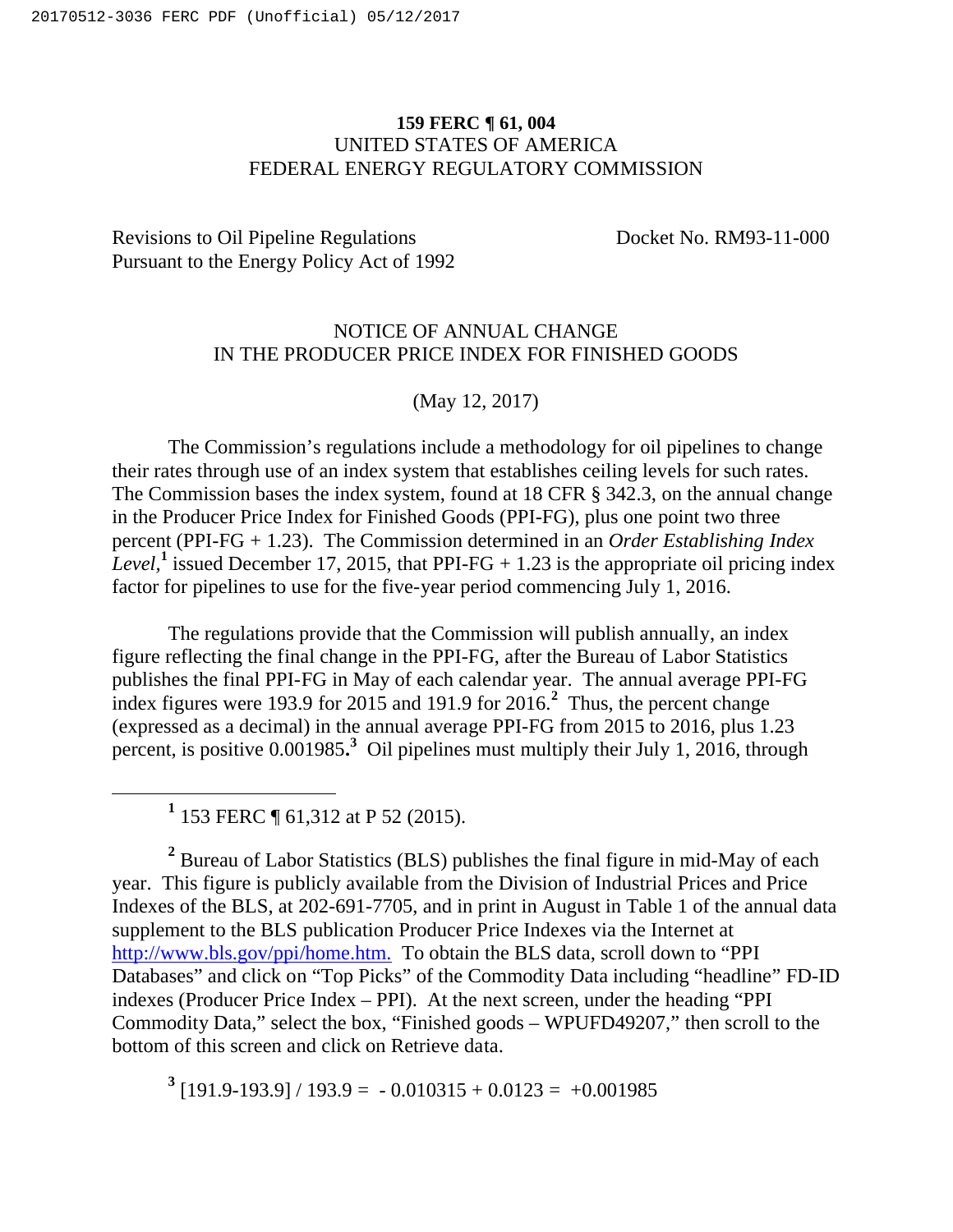Docket No. RM93-11-000 - 2 -

June 30, 2017, index ceiling levels by positive 1.001985**<sup>4</sup>** to compute their index ceiling levels for July 1, 2017, through June 30, 2018, in accordance with 18 CFR § 342.3(d). For guidance in calculating the ceiling levels for each 12 month period beginning January 1, l995,**<sup>5</sup>** *see Explorer Pipeline Company*, 71 FERC ¶ 61,416 at n.6 (1995).

In addition to publishing the full text of this Notice in the *Federal Register*, the Commission provides all interested persons an opportunity to view and/or print this Notice via the Internet through FERC's Home Page (http://www.ferc.gov) and in FERC's Public Reference Room during normal business hours (8:30 a.m. to 5:00 p.m. Eastern time) at 888 First Street, NE, Room 2A, Washington, DC 20426. The full text of this Notice is available on FERC's Home Page at the eLibrary link. To access this document in eLibrary, type the docket number excluding the last three digits of this document in the docket number field and follow other directions on the search page.

User assistance is available for eLibrary and other aspects of FERC's website during normal business hours. For assistance, please contact the Commission's Online Support at 1-866-208-3676 (toll free) or 202-502-6652 (e-mail at FERCOnlineSupport@ferc.gov), or the Public Reference Room at 202-502-8371, TTY 202-502-8659. E-Mail the Public Reference Room at public.referenceroom@ferc.gov.

> Kimberly D. Bose, Secretary.

 $4^{4}$  1 + 0.001985 = 1.001985

<sup>&</sup>lt;sup>5</sup> For a listing of all prior multipliers issued by the Commission, see the Commission's website, http://www.ferc.gov/industries/oil/gen-info/pipeline-index.asp.